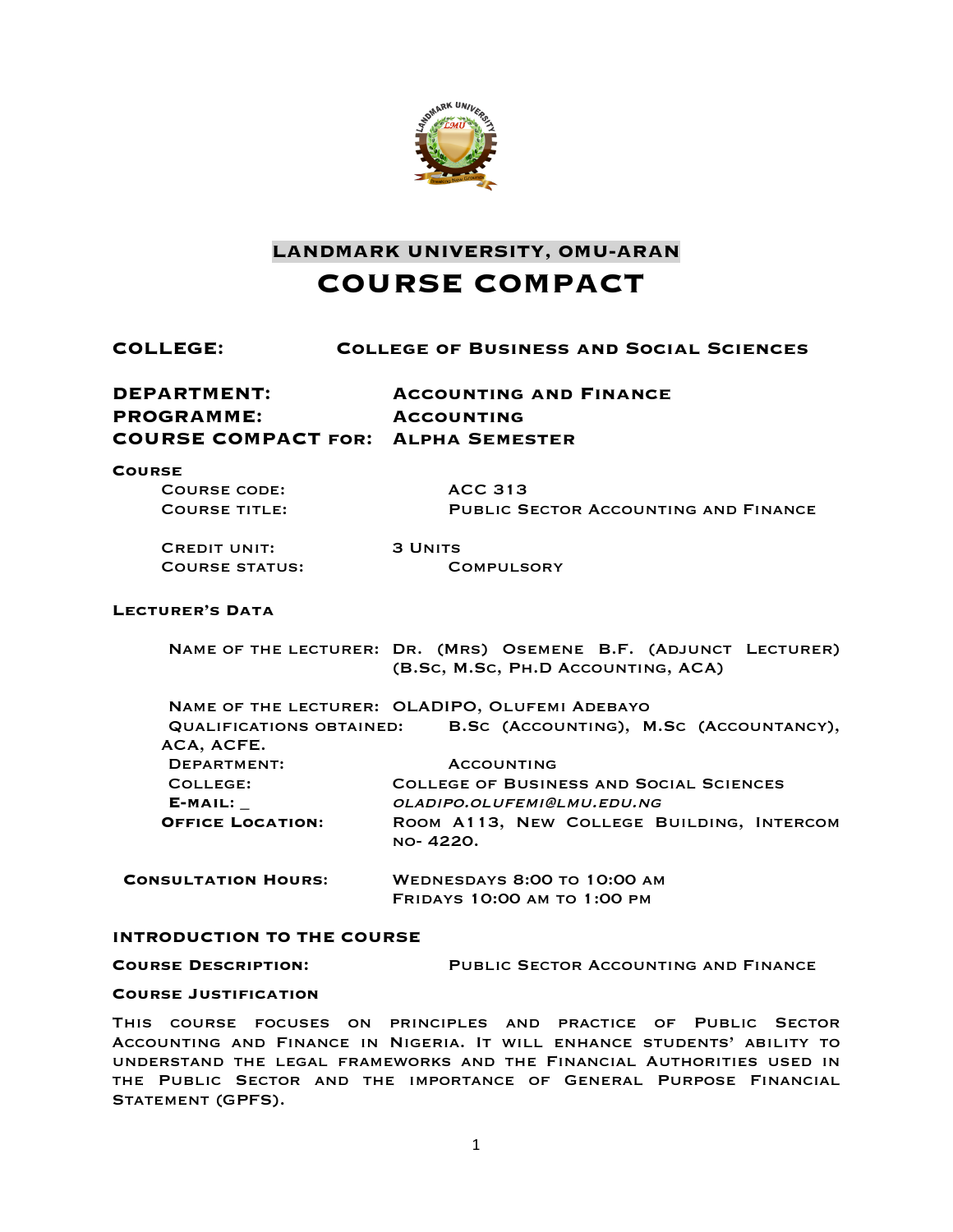It will also help students to analyse the economic environment in respect of sources of revenue and capital receipts, debt management strategies and project appraisal in relation to medium term expenditure framework. It will enhance the students' knowledge in the area of International Public Sector Accounting Standards (IPSAS) and Unification of National Chart of Accounts (NCOA).

This course will also introduce students to current topics like National Chart of Accounts (NCOA), International Public Sector Accounting Standards adoption and Single Treasury Accounts.

This course is relevant majorly in both Private and Public Sector of the economy.

## **Course Objectives**

At the end of this course, the students should be able to understand:

- THE ACCOUNTING CONCEPTS, FUND ACCOUNTING CONCEPTS AND VARIOUS Professional Pronouncements on Government Accounting.
- THE VARIOUS REVENUE INFLOWS TO THE FEDERATION ACCOUNT AND Consolidated Revenue Fund, their differing characteristics and interaction with each other.
- Evaluation of the Financial Management Cycle in Federal, States and Local Governments and explain the main public expenditure votes-Personnel emolument, Overheads and Capital Votes and the rules guiding disbursement.
- THE PREPARATIONS OF FINANCIAL STATEMENT FOR GOVERNMENT PARASTATALS based on the enabling laws setting each up and explain the procedure of accounting for the funds allocated to each of them.
- Financial Reporting of Government, i.e. the preparation of Statutory Financial Statement, Consolidated Revenue Fund, Development Fund and Statement of Assets and Liabilities.
- Expenditure and Revenue Framework- Borrowing policy and public debts (Funded and Unfunded debts).

# **Course Content**

- Ø Introduction to Public Sector Accounting & Finance
- $\triangleright$  FINANCE OFFICERS OF GOVERNMENT
- $\triangleright$  SOURCES OF GOVERNMENT REVENUE
- $\triangleright$  Authorisation of Government Expenditure, Control of Government Revenue and Fund Accounting
- $\triangleright$  Treasury Final Accounts and IPSAS Adoption
- $\triangleright$  BUDGETING AND BUDGETARY CONTROLS
- Ø Public Debt & Its Management in Nigeria and Ethical Issues in the Public Sector Accounting & Finance

#### **Course Expectations**

Every class is expected to be an interactive one. Therefore, students are expected to be punctual and attend lectures, participate actively in class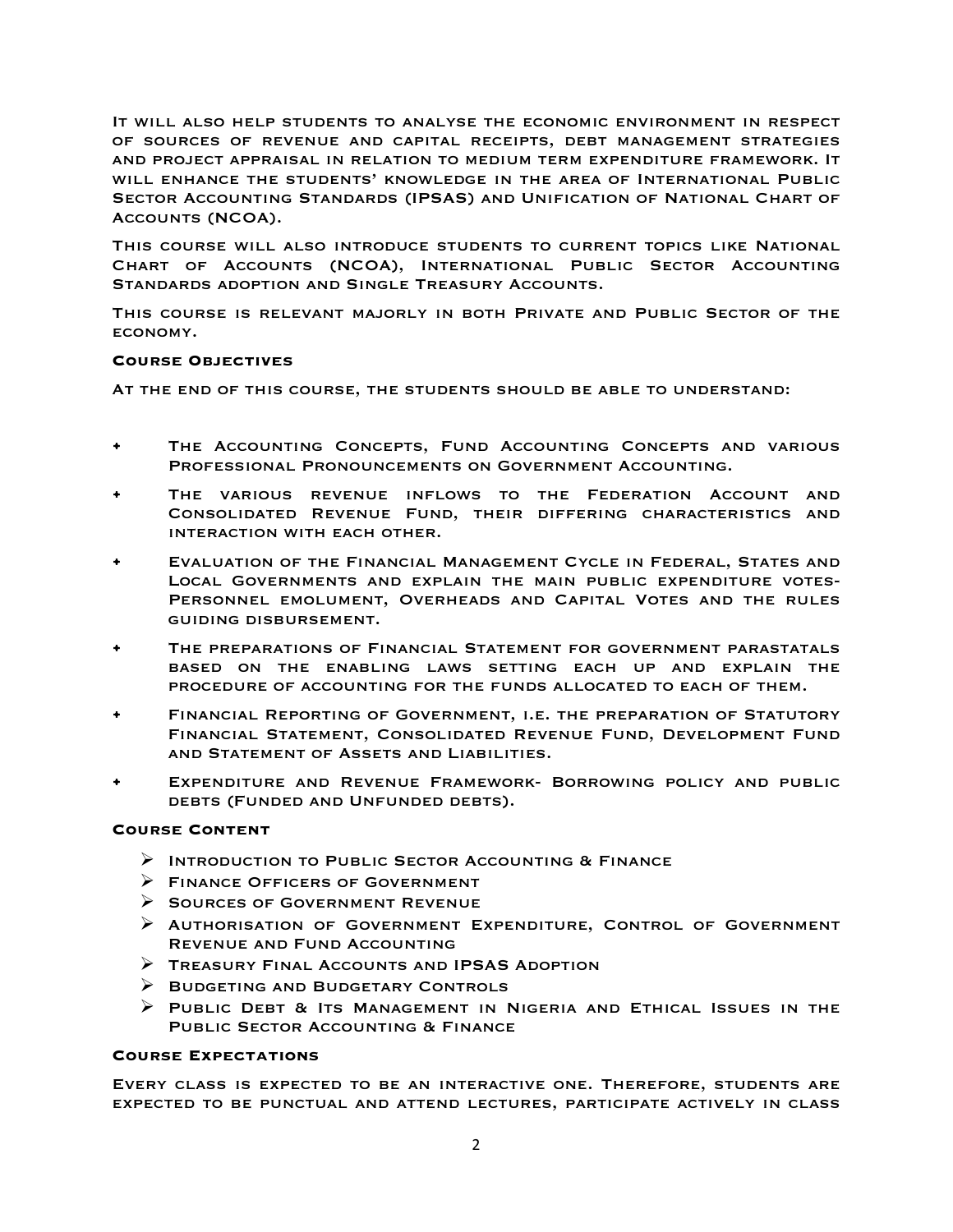and Practical Session, read recommended texts and lecture materials, do all assignments and tests as given.

| S/N | <b>GRADING</b>                                                                                     | SCORE (%) |  |
|-----|----------------------------------------------------------------------------------------------------|-----------|--|
|     | <b>CONTINUOUS ASSESSMENTS</b>                                                                      |           |  |
| 1.  | <b>(ASSIGNMENT</b><br>$\bullet$ C.AI<br>GROUP<br>AND<br>DISCUSSION)<br>• C.All (MID-SEMESTER TEST) | 7%<br>15% |  |
|     | (ATTENDANCE AND<br>$\bullet$ C.AIII<br><b>CLASS</b><br>PARTICIPATION)                              | 8%        |  |
| 2.  | <b>SUB-TOTAL</b>                                                                                   | 30%       |  |
| З.  | <b>FINAL EXAMINATION</b>                                                                           | 70%       |  |
| 4.  | <b>TOTAL</b>                                                                                       | 100%      |  |

# **Course Delivery Strategies**

1. Two hours of lecture and one hour of tutorial per week.

2. Lecturing will be complemented with both theory and practical aspect.

3. Lecturing to be aided by Audio Visual where and when necessary.

**Course Duration:** Three hours per week for 15 weeks (45 hours)

## **ALIGNMENT WITH GOALS AND VISION OF LANDMARK UNIVERSITY**

To impact the knowledge of principles and practice of Public Sector Accounting and Finance in Nigeria into our students in order for them break new grounds in the field of Accounting.

To also make them to be solution providers through adequate understanding of the importance of Public Sector Accounting and Finance, Government Funding and decision-making in our Public Sector of THE ECONOMY.

# **LECTURE CONTENT**

Ø **Module 1** Introduction to Public Sector Accounting & Finance

#### Ø **Week 1 & 2: Overview of Public Sector Accounting:**

- Introduction.
- Objectives of Public Sector Accounting
- Users of Public Sector Accounting Information
- The Constitutional And Regulatory Framework of Public **SECTOR ACCOUNTING**
- **BASES OF PUBLIC SECTOR ACCOUNTING**
- Comparison between Government Accounting and Private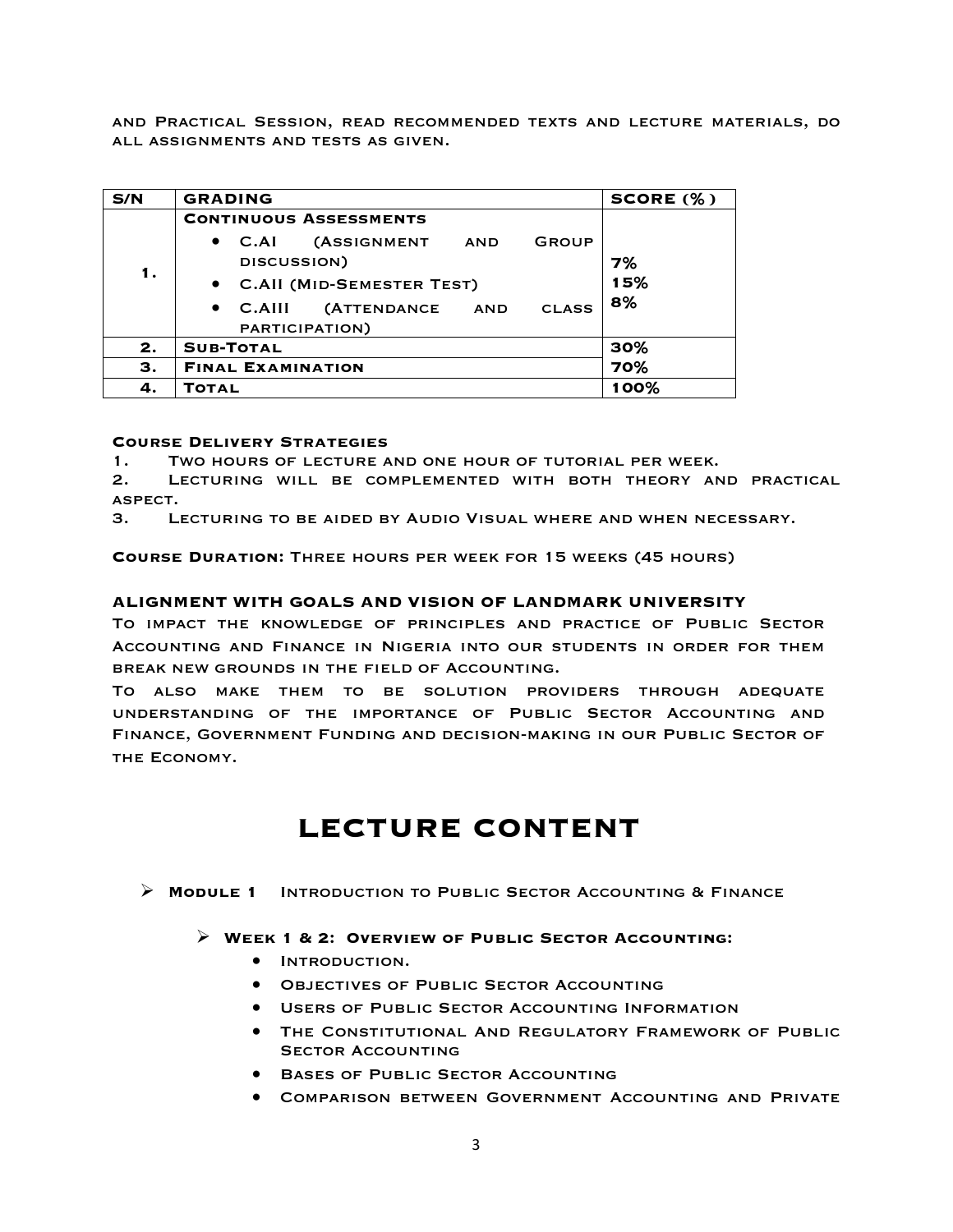## SECTOR ACCOUNTING.

### Ø **Objectives**

After studying this module, students will

- Understand the objectives of Public Sector Accounting
- Identify the various users of Public Sector Accounting Information: Internal and External users.
- Have good grasp of the constitutional and regulatory framework as well as the concepts, principles and bases of PUBLIC SECTOR ACCOUNTING.

# Ø **Description**

Public Sector Accounting as a process of recording, communicating, summarising, analysing and interpreting Government financial statements and statistics in aggregate and details; it is concerned with the receipts, custody and disbursement and rendering of stewardship on public fund entrusted. Accounting is universal, whether in Government, private or public limited liability companies. The essential requirement is to record all historical costs and income, which when processed further, become useful information necessary for current appraisal, future decision-making and performance control.

## **First hour**

General introductory aspects of Public Sector Accounting and Finance, its objectives as well as the various users of Public Sector Accounting and Finance information.

#### **Second hour**

The constitutional and regulatory framework under which Public Sector Accounting and Finance operates and the various concepts and principles which are applicable to it.

# **Third hour**

Overview of Public Sector Accounting and Finance and Comparison between government accounting and private sector accounting Tutorial will be on a weekly basis. Students will be given practical questions to solve and solution to the questions would be review together with the lecturer.

# Ø **Study Question:**

Define Public Sector Accounting

Under the cash basis of accounting when is revenue recognised? Under the modified accrual basis at what point is expenditure recorded?

# Ø **Reading List**

- 1. ICAN Study Pack- Public Sector Accounting and Finance, Professional Examination ll.
- 2. Public Sector Accounting and Finance by R.A. Adams.
- 3. Online publications and Newspapers on IPSASs.

**Module 2** Finance Officers of Government **Week 3 & 4**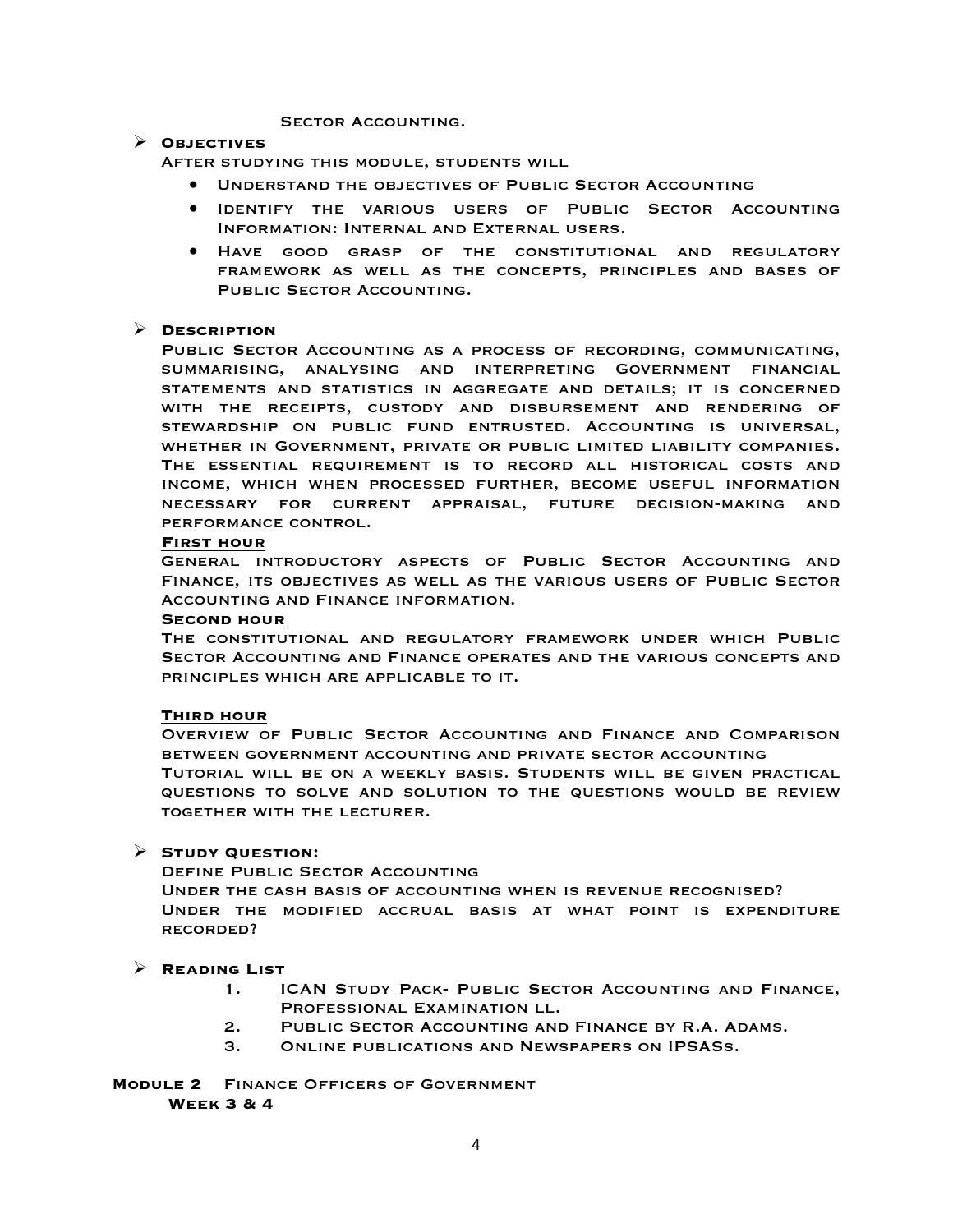# **Topic: Government Financial Officers and Regulations**

- Introduction
- Accountant-General of the Federation (AGF)
- Powers and Functions of the AGF
- The Auditor-General for the Federation (AuGF)
- Powers of The Auditor-General for the Federation
- Account Officers and Functions of the Account Officers

# **Objectives**

After studying this module, students will

- Identify the various Finance Officers, their powers, functions and responsibilities.
- Learn terminologies used in Public Sector Accounting and Finance

# **Study Question:**

- i. In Government Accounting, who is the Officer that has power of access to the books and records of all Ministries and Extra Ministerial Departments?
- ii. Who supervises the accounts of the Federal Government Ministries?
- iii. A function of the Accounting Officer is to ensure \_\_\_\_\_\_\_\_\_ and IN THE EXPENDITURE OF PUBLIC FUNDS.

# **Reading List**

- 1. ICAN Study Pack- Public Sector Accounting and Finance, Professional Examination ll.
- 2. Public Sector Accounting and Finance by R.A. Adams.

# **Module 3** Sources of Government Revenue

# **Week 5**

# **Topic: Sources and Classifications of Government Revenue**

- Introduction.
- **FEDERATION ACCOUNTS REVENUE HEADS**
- Sources of Revenue Payable to the Federation Account- Heads 1 to 3.
- Federal Government Account or Consolidated Revenue Fund.
- Development Fund.
- **CONTINGENCY FUND.**

# **Objectives**

After studying this module, students will

- BE ABLE TO IDENTIFY THE VARIOUS SOURCES OF GOVERNMENT REVENUE payable into the Consolidated Revenue Fund, the Federation Account, the Development Fund and the Contingencies Fund.
- Appreciate the appropriations from the Federation Account and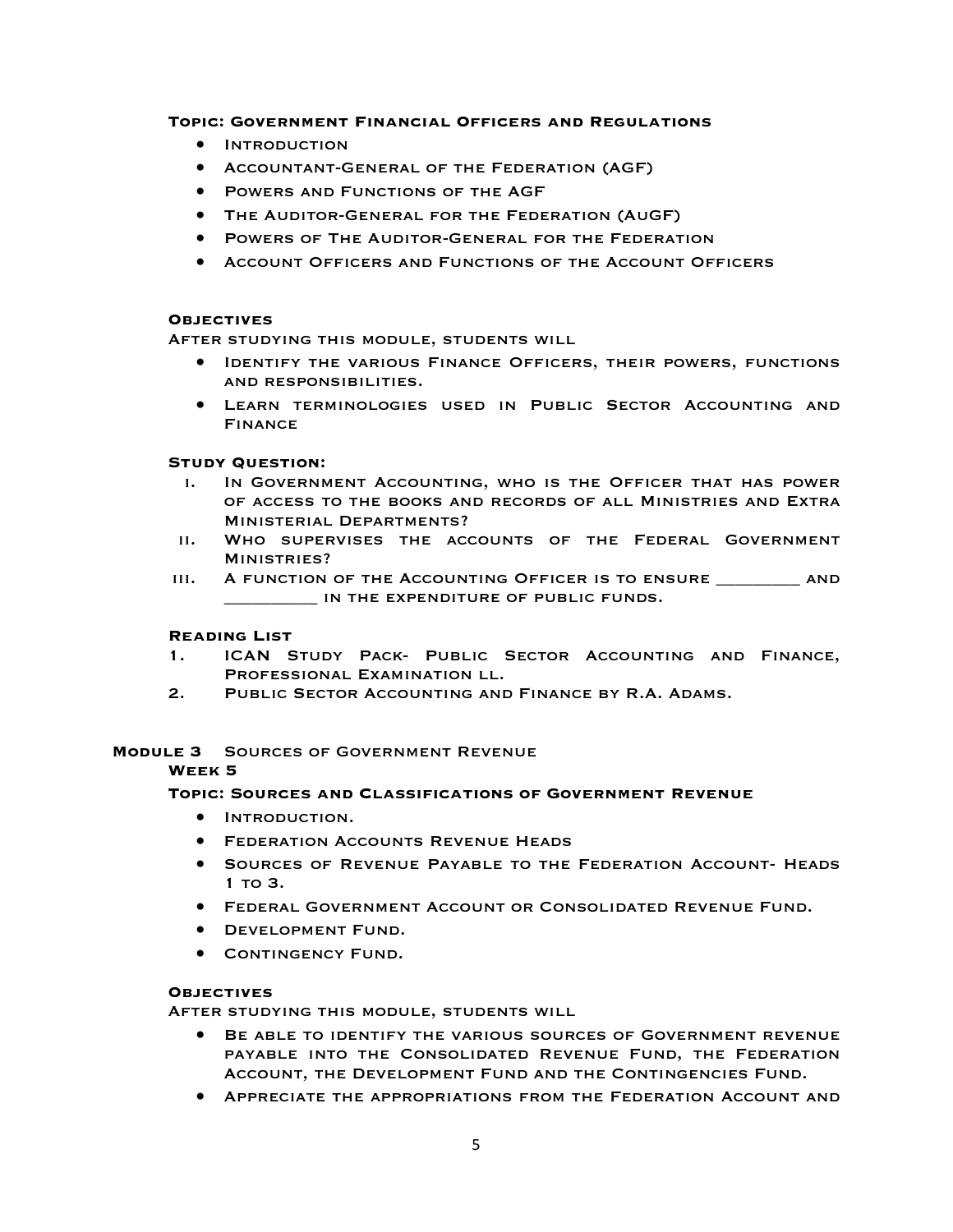the Consolidated Revenue Fund, into the Development Fund and CONTINGENCY FUND.

## **Study Question:**

IN GOVERNMENT, RECURRENT EXPENDITURE IS MET FROM THE \_\_ Fund

Capital expenditure is settled the \_\_\_\_\_\_\_\_\_\_\_ Fund REVOLVING FUND IS ALSO REFERRED TO AS

The Fund established for financing the general administration of GOVERNMENT IS KNOWN AS

Who issues and signs "Warrants"

# **Reading List**

- 1. ICAN Study Pack- Public Sector Accounting and Finance, Professional Examination ll.
- 2. Public Sector Accounting and Finance by R.A. Adams.

# **Module 4** Expenditure Control

# **Week 6 & 7**

# **Topic: Authorisation of Government Expenditure, Control of Government Revenue and Fund Accounting**

**•**Authorisation of Government Expenditure & Control.

- Revenue Control and Need for Control.
- Funding Principles
- PUBLIC ACCOUNTS COMMITTEE.
- Treasury Final Accounts

# **Objectives**

After studying this module, students will

• Be able to identify the various types of controls exercised over government expenditure.

# **Study Question:**

State one type of control over government expenditure State one method of control over Government expenditure by the Ministry of Finance

State one method employed by the Treasury to control Government expenditure.

The mechanism which comprises internal audit, internal check, procedures and rules designed to safeguard the assets of an ORGANISATION IS CALLED \_\_\_\_\_

# **Reading List**

- 1. ICAN Study Pack- Public Sector Accounting and Finance, PROFESSIONAL EXAMINATION LL.
- 2. Public Sector Accounting and Finance by R.A. Adams.

**Module 5** Revision and MID SEMESTER TEST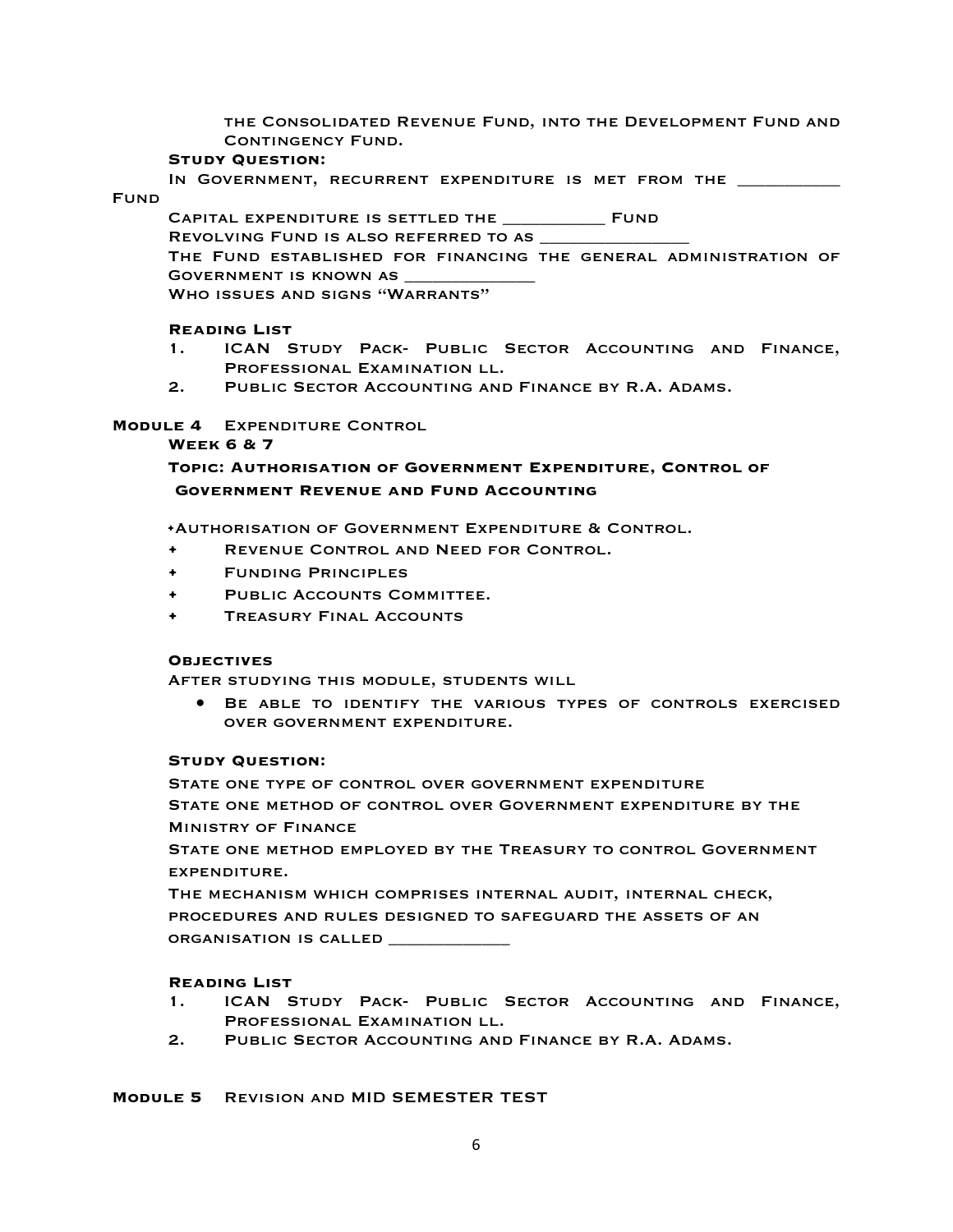**Week 8**

## **Topic: Mid-Semester Test**

# **Module 6** Treasury Final Accounts

## **Week 9 & 10**

# **Topic: Treasury Final Accounts and IPSAS Adoption**

- THE TREASURY DEPARTMENT
- Organogram of the Office of the Accountant-General of the Federation..
- PREPARATION OF FEDERAL GOVERNMENT ACCOUNTS.
- National Chart of Accounts (NCOA).
- General Overview of IPSAS
- Reasons for the application of Accrual Based IPSASs.
- Impact of IPSAS adoption
- General Purpose Financial Statements (GPFS) & Reports.
- Challenges of IPSASs Implementation.

#### **Objectives**

After studying this module, students will

- Be able to prepare the final accounts of Government.
- Have an understanding of the rules and regulations guiding the preparation of financial statements as contained in the International Public Sector Accounting Standards (IPSAS)

# **Study Question:**

STATE ONE ITEM OF CASH FLOW FROM OPERATING ACTIVITIES

PURCHASE OF A FINANCIAL INSTRUMENT IS A CASH OUTFLOW ON \_\_\_\_\_\_\_\_\_\_\_\_\_\_\_\_\_\_\_\_\_\_\_\_\_

# ACTIVITY.

The \_\_\_\_\_\_\_\_\_\_\_\_\_ is responsible for the preparation and publication of Federal Government's Financial Statements.

Internally generated revenue is a cash flow from government's  $\overline{\phantom{a}}$  activities.

# **Reading List**

- 1. ICAN Study Pack- Public Sector Accounting and Finance, PROFESSIONAL EXAMINATION LL.
- 2. Public Sector Accounting and Finance by R.A. Adams.
- 3. Online publications and Newspapers on IPSASs.

# **Module 7** Budgets

**Week 11, 12 & 13**

# **Topic: Budgeting and Budgetary Controls**

- Definition of Budget
- The Purposes of Budget.
- The Methods of Preparing Budgets by Government in Nigeria.
- **TYPES OF BUDGET**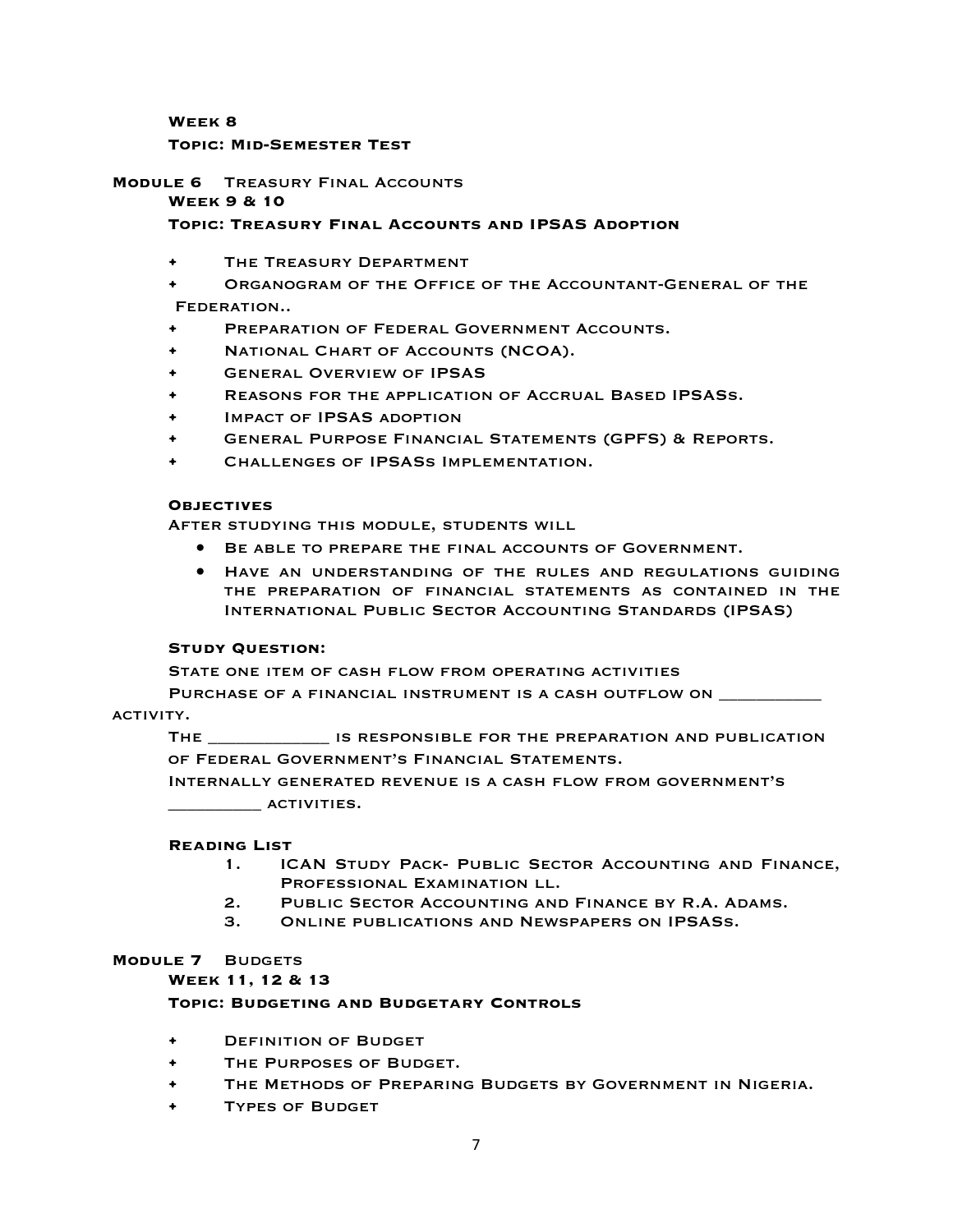- Zero-Base Budgeting Technique (ZBB).
- Factors Militating against the Budgeting system in the Public SECTOR.
- PROCEDURE FOR PREPARATION AND APPROVAL OF BUDGETS.
- Functions of the Ministry of Budget and Planning/Department of Planning (Presidency).
- **BUDGETARY CONTROL**

## **Objectives**

After studying this module, students will

- BE ABLE TO UNDERSTAND WHAT A BUDGET IS ALL ABOUT AND THE different methods of preparing it.
- Advantages and disadvantages of each method of preparing budget.
- Budget implementation in the Public Sector.
- Budgeting and budgetary control

# **Study Question:**

What is the name of the document issued by the Accountant-General for the submission of Budget Estimate?

What Budget technique presents public expenditure by referring to functions and projects?

What Budget is prepared in the Public Sector for construction of bridges?

The items of revenue and expenditure not provided for in the budget, but which form part of government accounts, are called

**Reading List** 

 $\overline{\phantom{a}}$  , where  $\overline{\phantom{a}}$ 

- 1. ICAN Study Pack- Public Sector Accounting and Finance, Professional Examination ll.
- 2. Public Sector Accounting and Finance by R.A. Adams.

**Module 8** Public Debt and its Management in Nigeria

# **Week 14 & 15**

**Topic: Public Debt & Its Management in Nigeria and Ethical Issues in the Public Sector Accounting & Finance**

- Introduction to Public Debt.
- Domestic and Foreign Debts.
- General causes and Consequences of Public Debt.
- Causes of Nigeria's Debt Crisis.
- Debt Conversion Programme.
- CODE OF CONDUCT FOR PUBLIC OFFICERS.
- Code of Conduct Bureau and Code of Conduct Tribunal.
- Economic and Financial Crimes Commission (EFCC).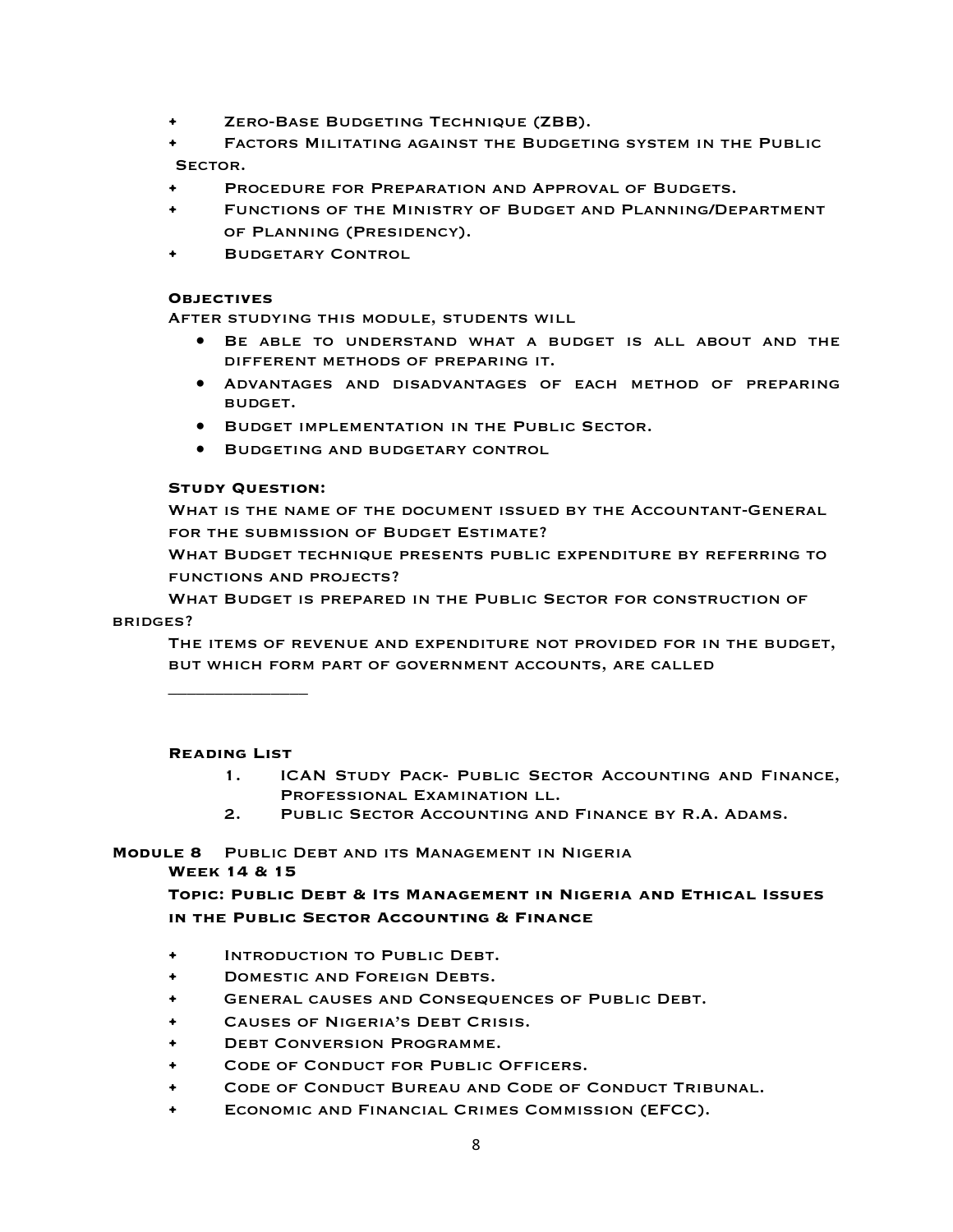• The Corrupt Practices and Other Related Offences Act, 2000.

# **Objectives**

After studying this module, students will

- Be able to understand detailed causes of internal (domestic) and external (foreign) debts.
- Explain external debt management
- Understand general causes of public debt and consequences.
- Explain causes of Nigeria's debt crisis.
- Understand Relief for Nigeria's debt situation.
- Know reasons for and disadvantages of borrowing.

# **Study Question:**

\_\_\_\_\_\_\_\_\_\_\_\_\_

- i. State one reason why Nigeria's domestic debt increased.
- ii. State one of the steps that should be taken to solve Nigeria's debt problem.
- iii. A re-arrangement of debt repayment involving adjustments to the interest rate, the grace period and maturity date is called

iv. State one debt conversion programme.

v. Borrowing should be to finance \_\_\_\_\_\_\_\_\_\_\_\_\_\_\_\_

# **Reading List**

- 1. ICAN Study Pack- Public Sector Accounting and Finance, (2009) Professional Examination ll.
- 2. Public Sector Accounting and Finance by R.A. Adams.

# **Module 9** General Revision

# **Week 16**

# **Topic: General Revision and preparation for the Alpha Semester Exam.**

HOD's COMMENTS: \_\_\_\_\_\_\_\_\_\_\_\_\_\_\_\_\_\_\_\_\_\_\_\_\_\_\_\_\_\_\_\_\_\_\_\_\_\_\_\_\_\_\_\_\_\_\_\_\_\_\_\_\_\_\_\_\_

\_\_\_\_\_\_\_\_\_\_\_\_\_\_\_\_\_\_\_\_\_\_\_\_\_\_\_\_\_\_\_\_\_\_\_\_\_\_\_\_\_\_\_\_\_\_\_\_\_\_\_\_\_\_\_\_\_\_\_\_\_\_\_\_\_\_\_\_\_\_\_\_\_\_\_\_\_\_ \_\_\_\_\_\_\_\_\_\_\_\_\_\_\_\_\_\_\_\_\_\_\_\_\_\_\_\_\_\_\_\_\_\_\_\_\_\_\_\_\_\_\_\_\_\_\_\_\_\_\_\_\_\_\_\_\_\_\_\_\_\_\_\_\_\_\_\_\_\_\_\_\_\_\_\_\_\_

\_\_\_\_\_\_\_\_\_\_\_\_\_\_\_\_\_\_\_\_\_\_\_\_\_\_\_\_\_\_\_\_\_\_\_\_\_\_\_\_\_\_\_\_\_\_\_\_\_\_\_\_\_\_\_\_\_\_\_\_\_\_\_\_\_\_\_\_\_\_\_\_